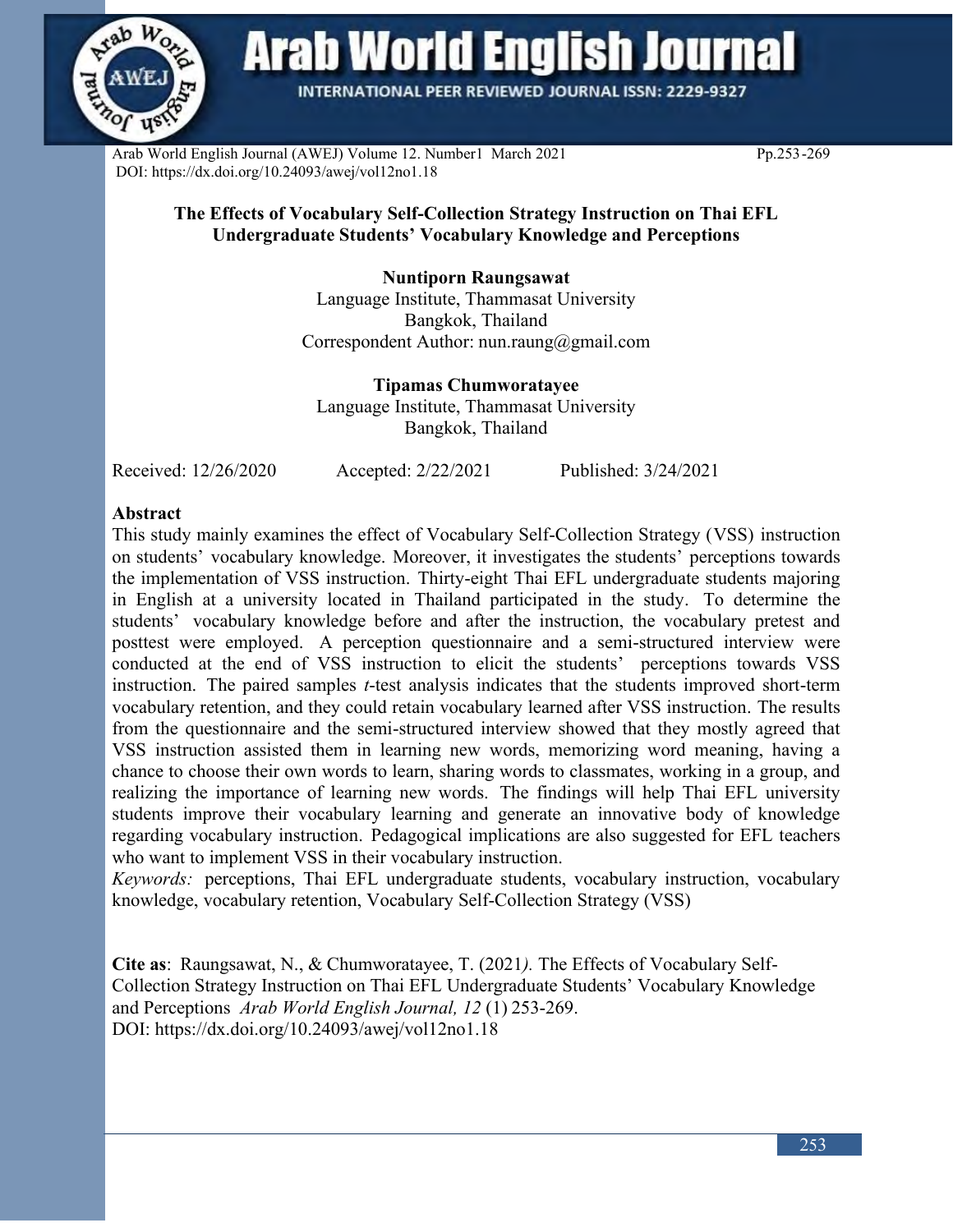#### **Introduction**

Vocabulary is an essential component in learning a second language. Schmitt ( 2010) states that learners require a large vocabulary to function in a second language. Schmitt (2000) and Hsu (2006) point out that lexical knowledge is central to communicative competence. Mothe (2013) further explains that vocabulary is required for expressing thoughts, feeling, and meaning through productive and receptive skills. According to Wilkins ( 1972) , learners of a second language who do not have sufficient vocabularies cannot understand others or express their own ideas.

However, research findings revealed that insufficient vocabulary knowledge is one of the main problems for Thai students in comprehending English texts, especially those at the tertiary level ( Wiriyakarun, 2018) . For example, Adunyarittigun ( 2002) found that inadequate vocabulary was one of the factors leading to Thai students' failure in predicting the meaning of unknown words in context. Akkakoson and Setobol (2009) revealed that most Thai students had limited vocabulary and could not interpret the word meanings, sentences and paragraphs. Similarly, Attaprechakul's (2013) research findings showed that Thai students faced problems in inferring unfamiliar word meanings from the context which resulted in understanding the meaning of the whole text. With regard to the aforementioned English reading problems, Thai EFL university students urgently need to improve vocabulary knowledge to facilitate their understanding of English reading materials. Hence, a number of vocabulary instructional methods employed to help increase students' vocabulary knowledge were reviewed. After the revision of literature and previous studies on vocabulary learning, the researchers found an interesting strategy called "Vocabulary Self-Collection Strategy" or "VSS" proposed by Haggard (1982).

Vocabulary Self-Collection Strategy ( VSS) is an interactive-learning instructional strategy that " helps students increase their vocabulary so that they can become better readers, promotes the long-term acquisition of language in an academic setting" (Haggard, 1986, p.4) . Through VSS, students are encouraged to select and study words from a reading text that are new and interesting. Then they use the context to determine word meaning, and nominate the words to be learned with members of the class (Antonacci & O'Callaghan, 2012). It is believed that when learners are given a chance to choose their own vocabularies based on their interest, reading comprehension is enhanced (Haggard, 1986; Ruddell & Shearer, 2002). Student-centered tasks of VSS: selecting, defining, finalizing, and using words (Antonacci & O'Callaghan, 2012) help promote "content learning and independent word-learning strategies" (Harmon et al., 2005, p. 314) . Simply put, VSS procedures support reading comprehension by developing both knowledge of word definitions and knowledge of the context in which the words are found (Haggard, 1982).

As the previous studies show, VSS has been successfully implemented with different levels of learners in cooperative group settings. However, none of the research has been carried out with Thai tertiary students. Therefore, this study mainly aims to examine Thai university students' vocabulary knowledge through VSS instruction. Additionally, the students' perceptions towards the implementation of VSS are investigated. The research findings will help Thai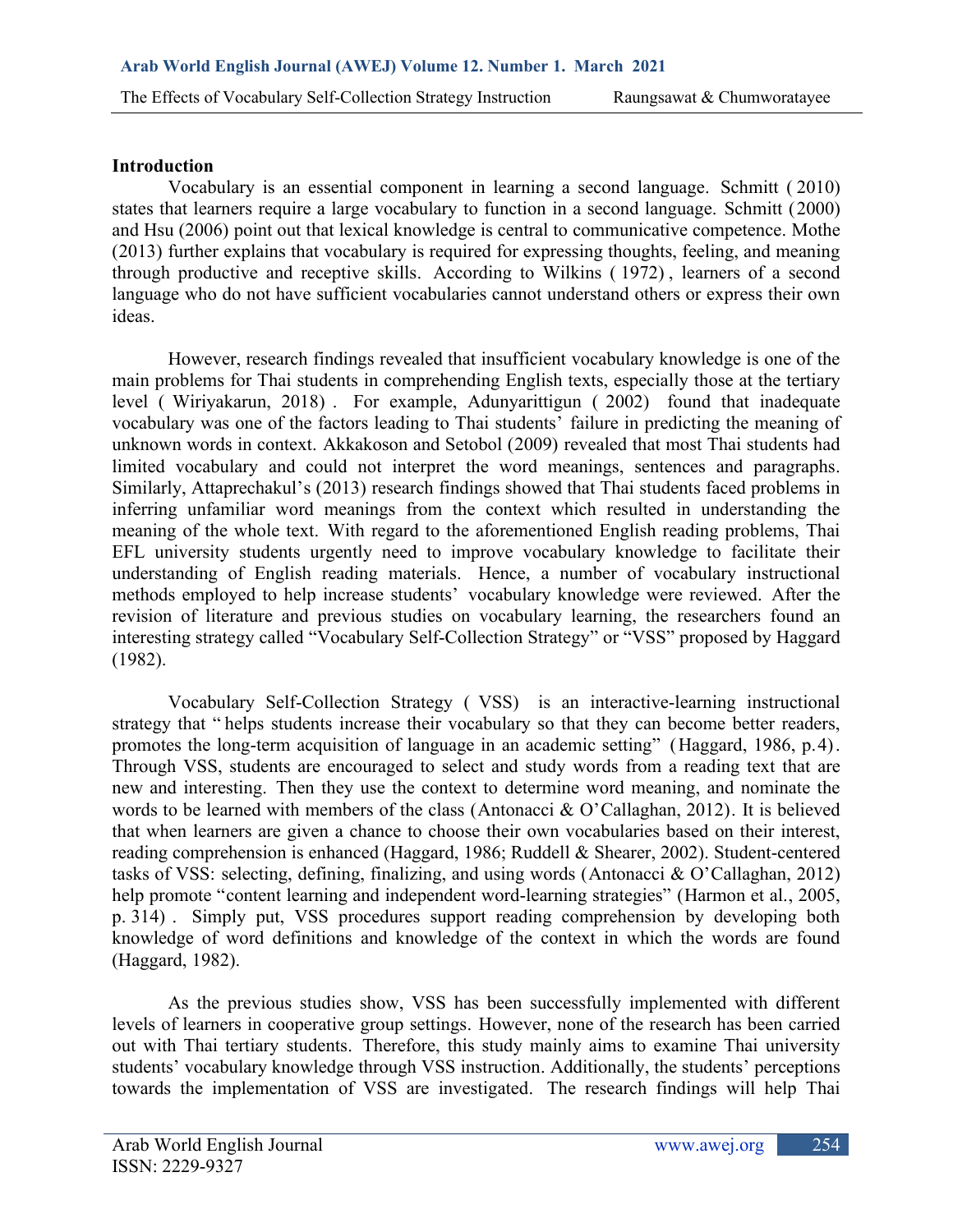undergraduate students to improve vocabulary learning and be a valuable guideline for further studies. To this end, two main research questions are proposed in this study as follows.

- 1. To what extent does Vocabulary Self-Collection Strategy ( VSS) instruction affect Thai EFL undergraduate students' vocabulary knowledge?
- 2.
- 3. What are Thai EFL undergraduate students' perceptions towards Vocabulary Self-Collection Strategy (VSS) instruction?
- 4.

# **Literature Review**

# *Vocabulary Knowledge*

Vocabulary knowledge generally refers to knowledge of individual word meaning. Moreover, the meaning of a word is often associated with a learner's real-life experience, and its exact meaning depends on the context in which it appears. Thus, knowing a word may go beyond its definition found in a dictionary ( Koda, 2005) . It is widely accepted that vocabulary knowledge plays a vital role in students' success in learning a language because it is a crucial component of linguistic competence (Killic, 2019) and enables language use (Nation, 1993).

One distinction that has frequently been made in the recent literature on vocabulary learning between two primary aspects of vocabulary is breadth and depth of knowledge ( Anderson and Freebody, 1981; Qian, 2002; Nassaji, 2006; Killic, 2019) . The breadth of knowledge refers to the quantity or number of words that a learner knows at a certain level of language proficiency (Nation, 2001), whereas the depth of knowledge is defined as the quality of how well a learner knows a word ( Read, 2000) . Another well-known distinction regarding vocabulary knowledge is receptive and productive knowledge. The former means the ability to comprehend lexical items when listening or reading while the latter refers to what a learner needs to know about lexical items when speaking or writing (Schmitt, 2014). Nation (2013) provided three significant aspects of the vocabulary knowledge: form, meaning, and use. 'Form' means knowledge of spoken and written form of words. 'Meaning' entails an understanding of formmeaning relationships, concepts and referents of words, and its association with other words. 'Use' refers to knowing grammatical functions, collocations, and usage constraints of words.

## *Vocabulary Self-Collection Strategy*

Haggard ( 1982) firstly introduced an approach to word learning called the Vocabulary Self-Collection Strategy ( VSS) to develop students' highly refined, independent vocabulary development skills. In this strategy, students are put into cooperative groups to read an assigned reading to identify words that they think should be studied further or essential to understand a text. The definition of words can be discussed in a cooperative group before sharing them with the whole class. Simply put, the main components dealing with VSS include word choice and interest, word consciousness, using context clues, and group discussion.

VSS has been recognized in a similar way. Martin (2002) defines VSS as "an interactivelearning instructional strategy that promotes word awareness; it helps students to learn vocabulary words, and allow them to have an active role in their teaching and learning process" (p.29). As stated by Haggard (1986):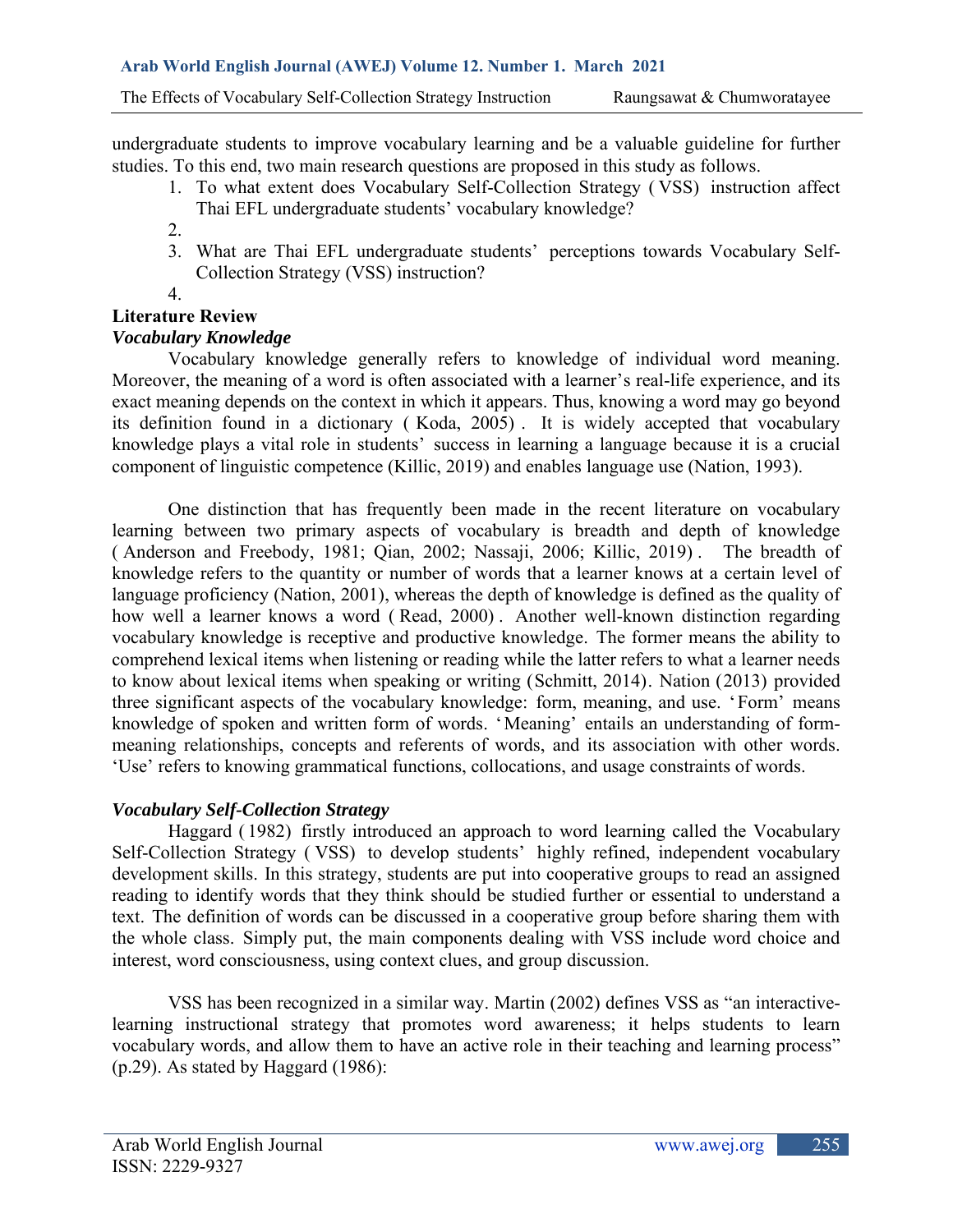VSS helps students increase their vocabulary so that they can become better readers, promotes the long-term acquisition of language in an academic setting, and helps them to be able to learn a few key terms in depth rather than knowing much more superficially. (p.4)

Ruddell and Shearer (2002) claim that VSS "had the potential not only to reduce the limitations of traditional word learning instruction concerning student choice and motivation, but also to increase students' word awareness and strategic abilities for independent learning" ( p. 355) . Antonacci and O'Callaghan (2012) add that VSS is employed to motivate students to learn new words by promoting " long-term acquisition and development of an academic discipline language" (p.26). Likewise, Ruddell (2005) indicates that VSS is intended to enhance long-term vocabulary growth and promote the acquisition and development of language of academic discipline. Manzo, Manzo, and Thomas ( 2005) describe VSS as " a cooperative structure that provides practice in identifying important terms and using context to predict meaning" (as cited in Kang & Netto-Shek, 2017, pp. 174-175). To sum up, VSS is a vocabulary learning strategy that is used to promote vocabulary acquisition, word consciousness and long-term retention of academic vocabulary by motivating students to select their own vocabulary and work in a group to use contextual clues in order to derive the meaning of unknown words.

## *Related Studies*

Several studies were carried out to investigate the perceptions towards VSS of the university students. Haggard (1986) analyzed 42 American university students' written responses from log entries after their word learning through VSS. The results revealed the strong motivation for learning new words, and VSS led them to become more sensitive to new words and more enjoyable in word learning. Moreover, the students developed their own systematic and independent strategies for learning new words.

Yanto ( 2017) examined the Indonesian tertiary students' responses towards learning research terminologies by using VSS. The results from the questionnaire showed that most students agreed that VSS helped them to better understand key words from their reading, supported them to learn how to understand words in contexts, motivated them to read a text, and encouraged them to apply the strategy across the curriculum in any content area. The students thought that VSS created collaborative learning, active learning, and improved their long-term memory of words.

To confirm the findings from the studies mentioned above, Ali (2017) described the Indonesian undergraduate students' perceptions on the use of VSS. The questionnaire results revealed that VSS helped them in learning new words, learning difficult words, and remembering words they have learned. Moreover, they thought that the strategy enhanced them to freely choose any words to learn, enriched their vocabulary knowledge, and made the learning of vocabulary more interesting.

Besides perceptions, many researchers conducted studies to assure the effectiveness of VSS by comparing VSS with other vocabulary instructions. Masoudi ( 2017) investigated the effects of VSS and Input Enhancement strategy on the vocabulary knowledge of Iranian EFL university students. The findings showed that learners who learned vocabulary using VSS had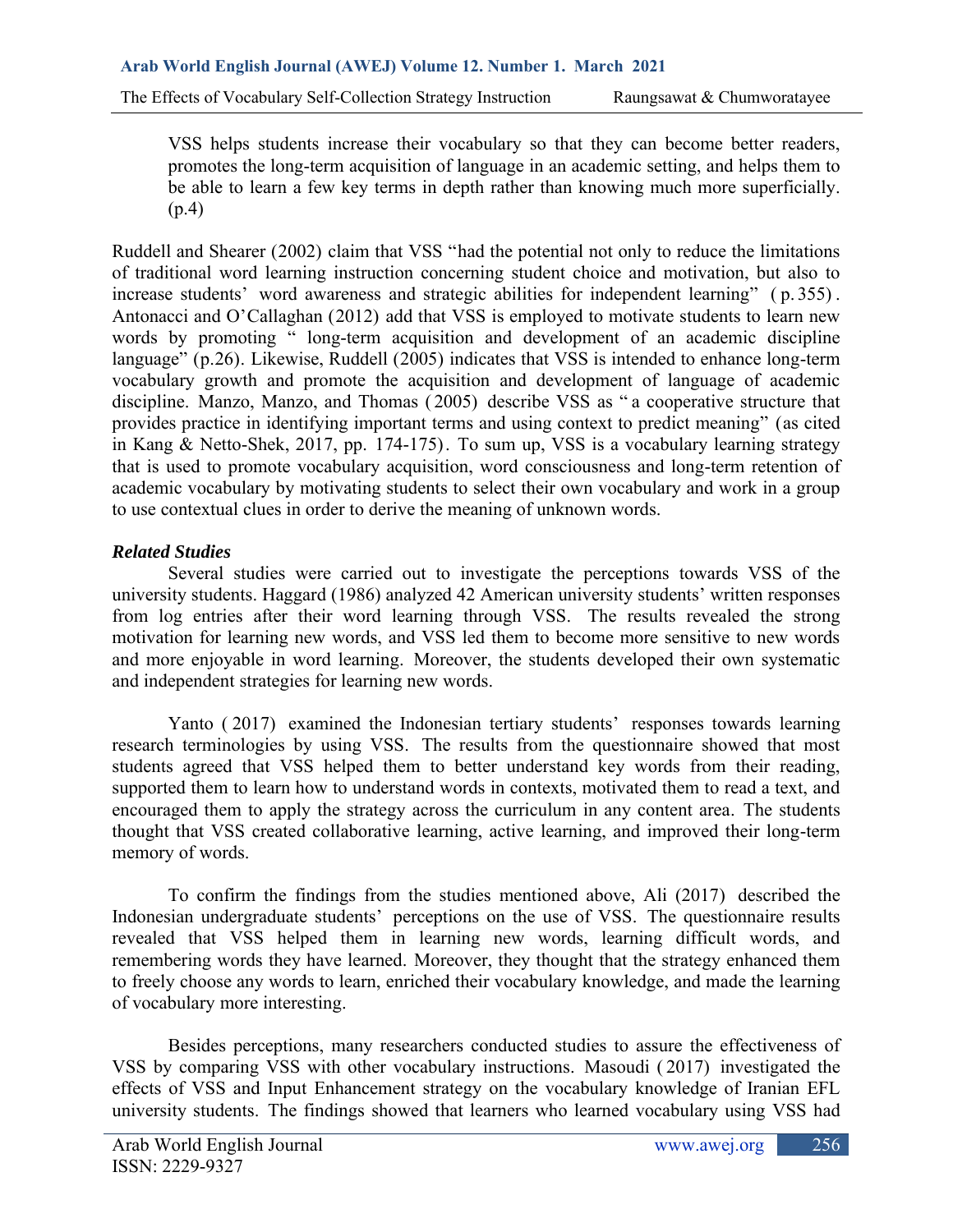higher vocabulary test mean scores than those exposed to the Input Enhancement strategy. Also, the students in the VSS group were more motivated to guess the unknown words.

Dowswell ( 2017) employed VSS to improve the vocabulary knowledge of university students in the UAE. The results revealed that the students who learned vocabulary with VSS outperformed those who studied with conventional teaching. Furthermore, they reported that VSS was useful for them in vocabulary learning, they liked using VSS as a way of learning new vocabulary, their motivation increased, and the strategy improved their sense of community in the class.

Similarly, Ali et al. ( 2018) implemented VSS to enhance the students' vocabulary knowledge. The results revealed that the Indonesian university students instructed with VSS performed better than those taught with traditional teaching. The students described that VSS is a meaningful strategy in learning vocabulary, which increased their chances to choose any words to be learned. Additionally, they thought that VSS improved their vocabulary knowledge, and felt more interested in learning new words.

According to previous studies, the researchers found that VSS has been implemented across many countries and showed positive vocabulary learning and perceptions. In Thailand, Yunita ( 2015) conducted classroom action research on VSS instruction. The results showed higher scores in the vocabulary posttest when compared to the pretest scores. The data obtained from classroom observation, field notes, and interviews revealed an increase in the students' participation and motivation during the vocabulary instruction. However, participants in the study of Yunita ( 2015) were EFL Thai first-grade students. Therefore, to fulfill the gap, the current study aims to examine the VSS's effects on vocabulary knowledge and perceptions of undergraduate students in Thailand.

## **Research Methodology**

## *Research Design*

The present study used mixed methods and experimental research design. Moreover, a one-group pretest-posttest design was employed since there was only one student group participating in this study.

## *Participants*

The participants in this study were 38 second-year undergraduate English major students enrolling in *English Reading for Academic Purposes* course in Academic Year 2/ 2019 at a university in Thailand. Convenience sampling was employed for sample selection. Six males and thirty-two females, aged between 19-20 years old, participated in the study. They had mixed abilities according to the scores they got from the reading course they have taken previously.

## *Reading Materials*

The reading passages were developed based on three aspects: students' preferences, text difficulty, and text length. For the students' preferences, the top three disciplines selected by the students were (1) cultural studies, (2) art, and (3) education. Regarding text difficulty, the Flesch Reading Ease scores of the passages were 60.1, 60.0, and 61.8, respectively. When aligning the scores to CEFR, it revealed that the reading passages were appropriate for the learners at B2 CEFR level or upper intermediate (Linguapress, 2020). Concerning the text length, the passage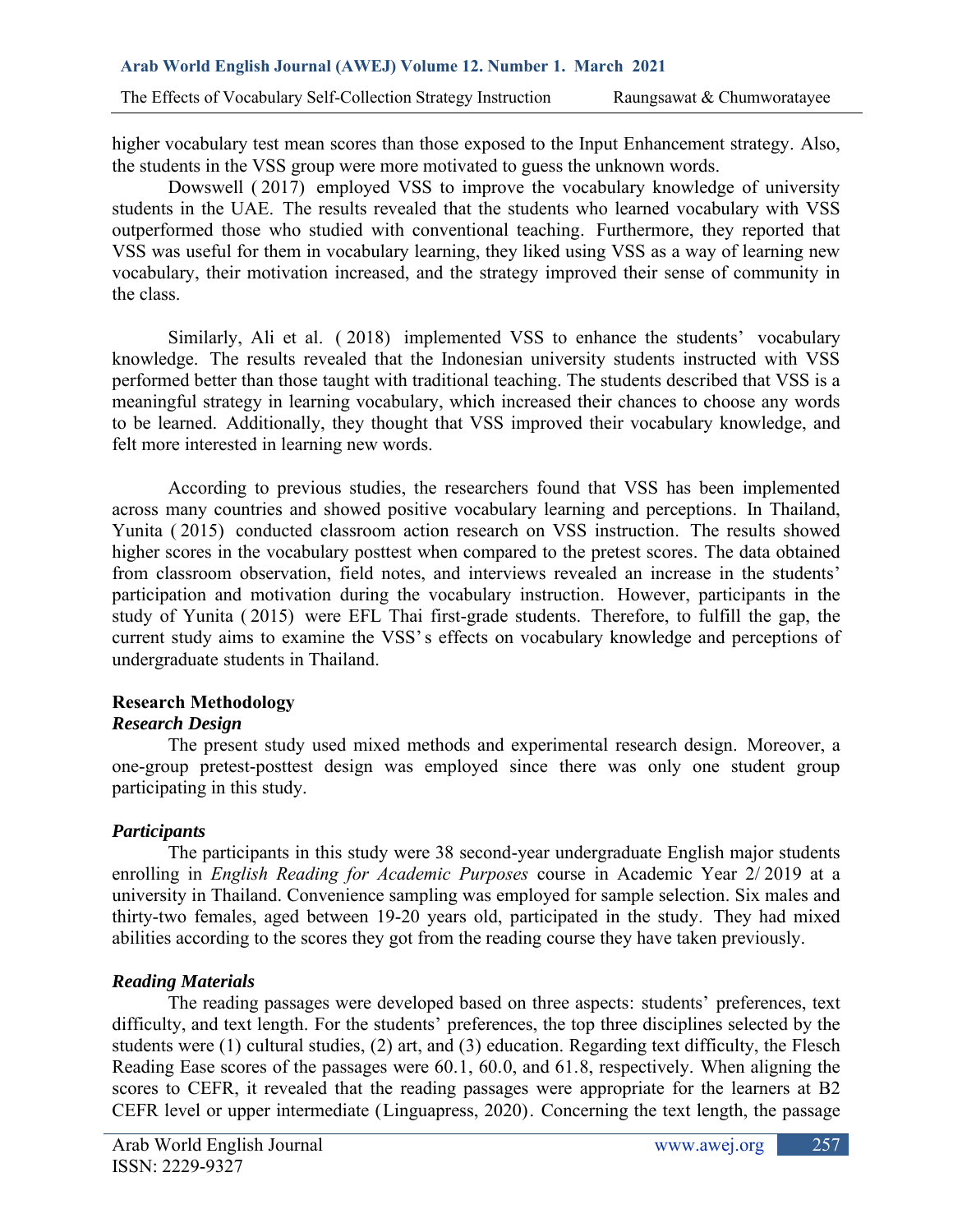of cultural studies, art, and education comprises 1,029, 665, and 689 words, respectively. These lengths came from the average number of words in reading passages in renowned academic reading textbooks designed for the EFL university students at B2 CEFR levels. The reading tasks in each reading passage were developed based on three reading instruction phases: before reading, during reading, and after reading.VSS instruction was implemented in during and after reading phases.

### *Research Instruments*

The data were collected through three research instruments, including vocabulary tests, a perception questionnaire, and semi-structured interview questions.

### *Vocabulary Tests*

The vocabulary tests were used as a pretest, posttest, and delayed posttest. The aim was to assess the students' vocabulary knowledge before and after VSS instruction. The tests were constructed by adapting Gregersen ( 2001) ' s vocabulary test. They consisted of academic vocabularies that are parts of the AWL at B2 CEFR level taken from three B2 CEFR level reading passages on cultural studies, art, and education. Totally, there were 30 academic vocabularies in the tests which were divided into two sections. The first section required the students to match each word with its definition. The second section provided sentences with missing words. To get a score for knowing the word, the students were required to match the word with its definition and complete the correct word into the sentence. The total scores of the tests were 30 points. The administration time for the tests was 45 minutes.

### *Perception Questionnaire*

The questionnaire was adapted from the questionnaires designed by Yanto (2017) and Ali (2017). There were two parts in the questionnaire. The first part included 19 closed statements divided into the perceptions regarding the effects of VSS instruction on vocabulary knowledge and word consciousness. The participants were asked to rank their agreement level to the given statements ranging from 1 ( Strongly disagree) to 5 ( Strongly agree) . The second part of the questionnaire consisted of two open-ended questions asking the participants regarding the strengths and weaknesses of VSS instruction.

### *Semi-structured Interview*

A semi-structured interview was employed to elicit in-depth information of the results from the perception questionnaire on the VSS instruction. There were seven interview questions consisted of three aspects: the participants' opinions about vocabulary teaching in their previous English reading course, the benefits of VSS instruction, and the participants' suggestions about the activity in VSS instruction.

### **Research Procedures**

This study was carried out in the course entitled *English Reading for Academic Purposes*. The participants took the vocabulary pretest in the first week. VSS instruction was implemented in Week 2 - 7. The total time of each lesson was 150 minutes. There were seven VSS instruction steps based on three phases of reading instruction, namely before reading, during reading, and after reading ( Figure one) . The vocabulary posttest was administered in Week 8. Then all participants were asked to complete the questionnaire to express perceptions towards the VSS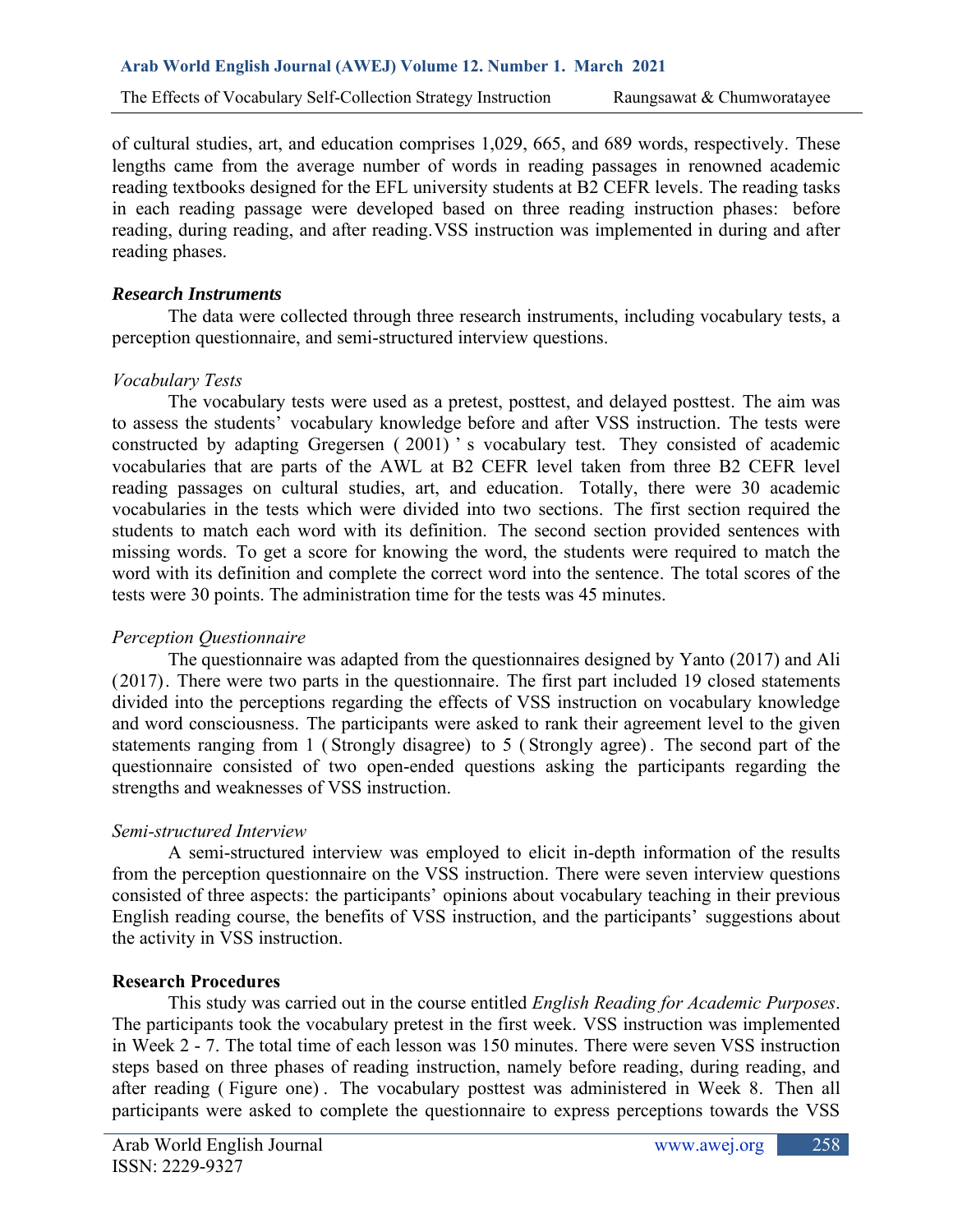instruction. Nine students were purposively selected to join the interview based on the interesting responses from the open-ended questionnaire. Fourteen days after the intervention, all participants were requested to take a vocabulary delayed posttest to measure their vocabulary retention.



*Figure 1.* VSS Instruction Model (Adapted from Antonacci & O'Callaghan, 2010; Martin, 2002; Ruddell, 2005; Tierney & Readence, 2005)

### **Results**

The results of the study are presented according to two aspects: vocabulary knowledge and perceptions towards VSS instruction.

## *Vocabulary Knowledge*

Table one shows descriptive statistics of the vocabulary pretest and posttest. Out of 30 points, the mean score  $(\bar{x})$  of the vocabulary pretest was 8.50 (SD = 4.70) while the vocabulary posttest had a higher mean score  $(\bar{x})$  at 12.18 (SD = 4.71).

| Tuble 1. Descriptive statistics of vocability pretest and positest |                  |      |                  |           |
|--------------------------------------------------------------------|------------------|------|------------------|-----------|
|                                                                    | Min              | Max  | Mean $(\bar{x})$ | <b>SD</b> |
|                                                                    | $\left(0\right)$ | (30) | $(n=38)$         |           |
| Pretest                                                            |                  | 24   | 8.50             | 4.70      |
|                                                                    |                  |      |                  |           |
| Posttest                                                           |                  | 26   | 12.18            |           |
|                                                                    |                  |      |                  |           |

Table 1. *Descriptive statistics of vocabulary pretest and posttest*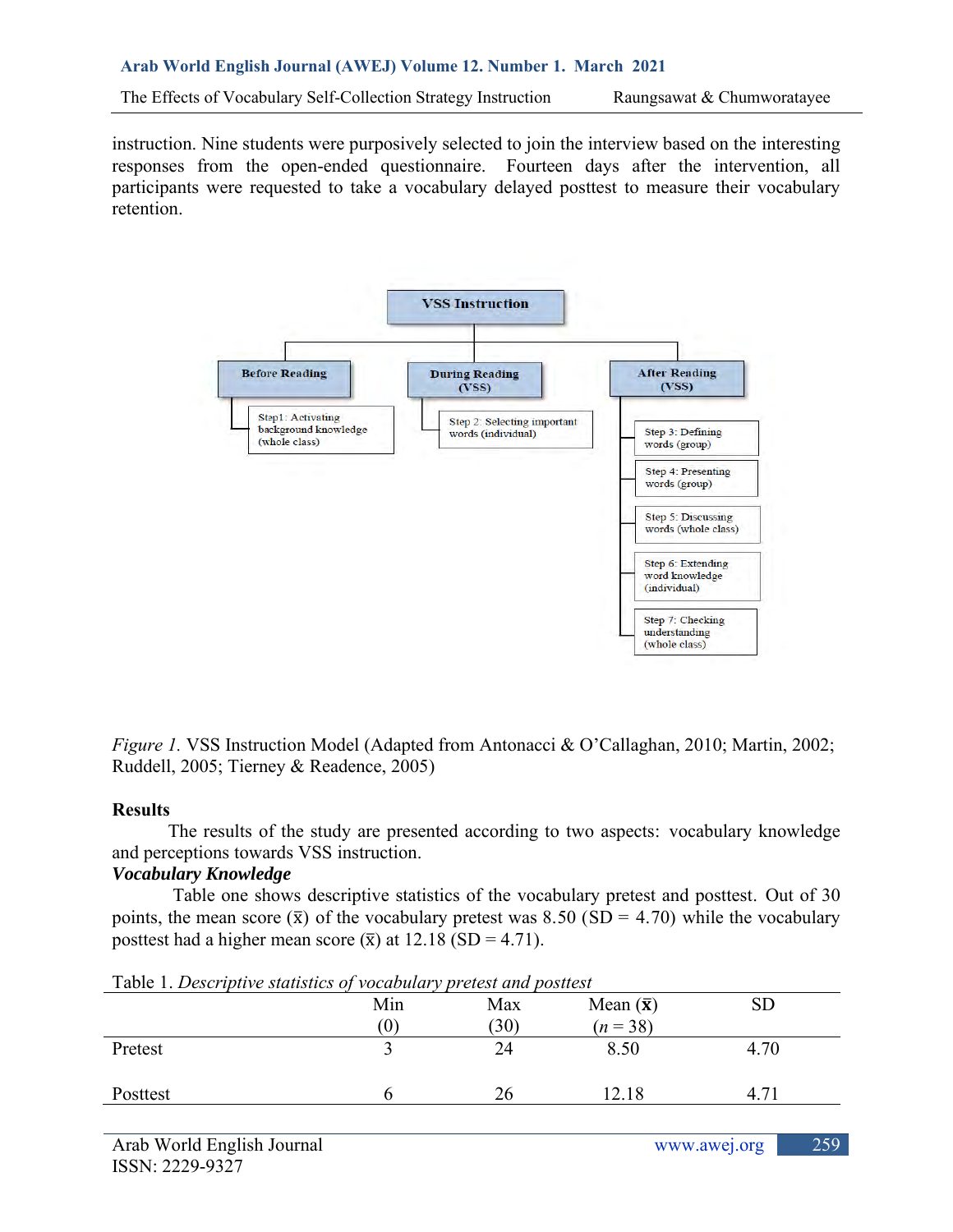#### **Arab World English Journal (AWEJ) Volume 12. Number 1. March 2021**

The Effects of Vocabulary Self-Collection Strategy Instruction Raungsawat & Chumworatayee

Table two presents the paired samples *t*-test analysis of the vocabulary pretest and posttest. The difference between the mean score  $(\bar{x})$  of the vocabulary pretest and posttest was 3.68. The significant value ( 2-tailed) was . 000, which indicated that there was a statistically significant difference in vocabulary pretest and posttest scores at the .05 level.

|                      |                 |           |           |          | Table 2 Paired samples t-test of vocabulary pretest and posttest |           |    |                   |
|----------------------|-----------------|-----------|-----------|----------|------------------------------------------------------------------|-----------|----|-------------------|
|                      |                 |           |           |          | Paired Samples t-test                                            |           |    |                   |
|                      |                 |           |           |          | 95% Confidence                                                   |           |    |                   |
|                      | Interval of the |           |           |          |                                                                  |           |    |                   |
|                      | Difference      |           |           |          |                                                                  |           |    |                   |
|                      | Mean            | <b>SD</b> | <b>SE</b> | Lower    | Upper                                                            |           | df | $Sig. (2-tailed)$ |
| Pretest-<br>Posttest | $-3.68$         | 1.85      | .300      | $-4.291$ | $-3.077$                                                         | $-12.297$ | 37 | .000              |
| <i>*p</i> < .05      |                 |           |           |          |                                                                  |           |    |                   |

The comparison of descriptive statistics of the vocabulary posttest and delayed posttest were illustrated in Table three. It revealed that the mean score  $(\bar{x})$  of the vocabulary posttest and delayed posttest was  $12.18$  (SD = 4.71) and  $11.53$  (SD = 4.68), respectively.

| Table 3 Descriptive statistics of vocabulary posttest and delayed posttest |                            |     |                  |      |
|----------------------------------------------------------------------------|----------------------------|-----|------------------|------|
|                                                                            | Min                        | Max | Mean $(\bar{x})$ |      |
|                                                                            | $\left( \mathbf{U}\right)$ | 30) | $(n=38)$         |      |
| Posttest                                                                   |                            | 26  | !2.18            | 4.71 |
| <b>Delayed Posttest</b>                                                    |                            | 26  |                  | 4.68 |

Table 3 *Descriptive statistics of vocabulary posttest and delayed posttest*

The paired samples *t*-test was used again to compare the mean score  $(\bar{x})$  of the vocabulary posttest and delayed posttest. Table four revealed the difference between the mean score  $(\bar{x})$  of the vocabulary posttest and delayed posttest was at .658. The results showed that the significant value (2-tailed) was .062, indicating no statistically significant difference in vocabulary posttest and delayed posttest mean scores at the .05 level. This can be implied that the students could retain vocabulary learned after VSS instruction.

Table 4 *Paired samples t-test of vocabulary posttest and delayed posttest*

|                                                     |                                                 |           |           |       | Paired Samples <i>t</i> -test |       |      |                 |
|-----------------------------------------------------|-------------------------------------------------|-----------|-----------|-------|-------------------------------|-------|------|-----------------|
|                                                     | 95% Confidence<br>Interval of the<br>Difference |           |           |       |                               |       |      |                 |
|                                                     | Mean                                            | <b>SD</b> | <b>SE</b> | Lower | Upper                         |       | df   | Sig. (2-tailed) |
| $Posttest -$<br><b>Delayed Posttest</b><br>$(n=38)$ | .658                                            | 2.109     | .342      | .035  | 1.351                         | 1.923 | - 37 | .062            |
| <i>*p</i> < .05                                     |                                                 |           |           |       |                               |       |      |                 |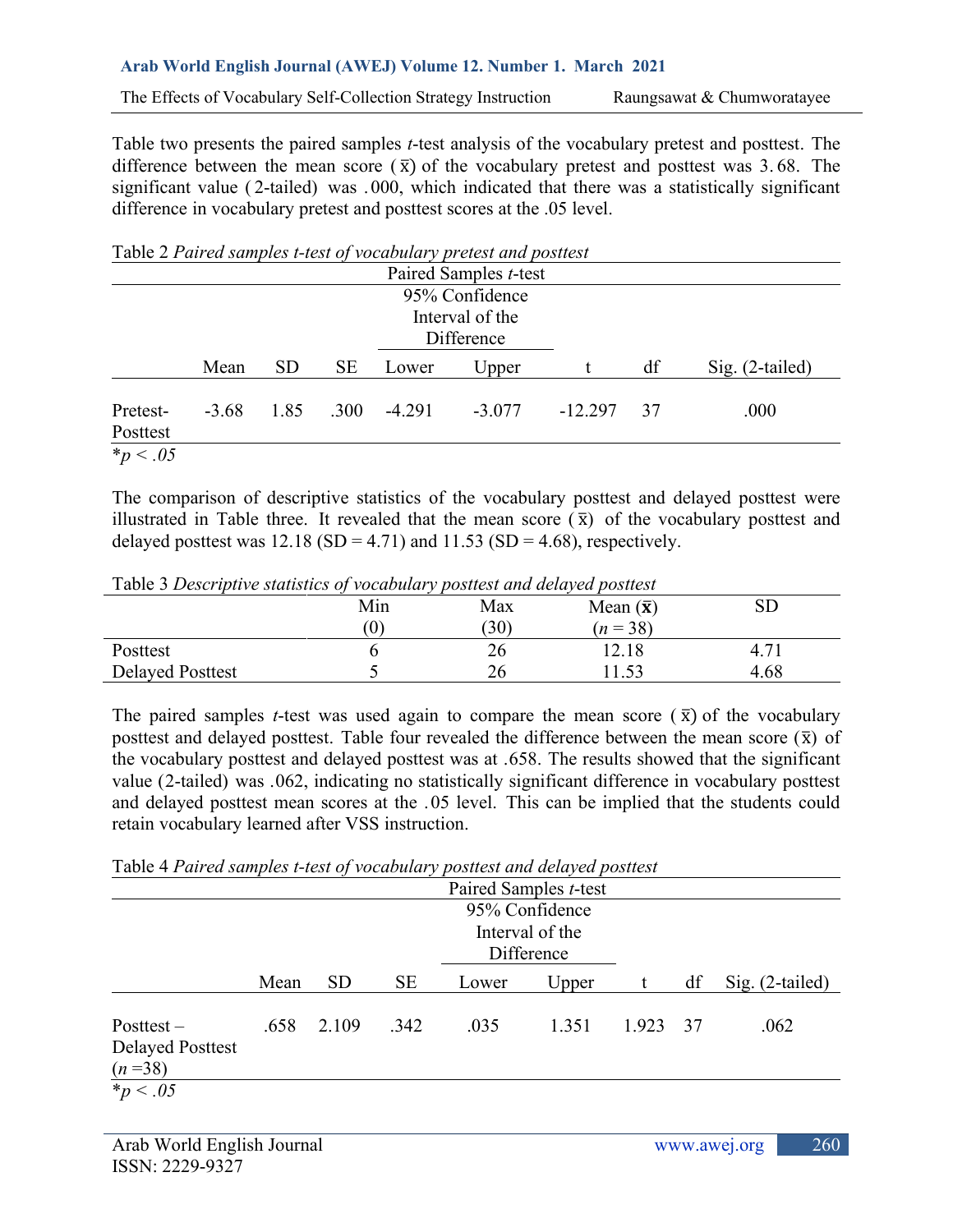# *Perceptions towards VSS Instruction*

### *Results from Questionnaire*

The total mean score of statements in the questionnaire was 4.4 with SD of 0.11 as shown in Table five. Regarding vocabulary knowledge, the mean score was 4.41 with SD of 0.09. In terms of word consciousness, the mean score was 4.47 and SD 0.14. The results from the total mean scores of vocabulary knowledge and word consciousness demonstrate that the participants mostly strongly agreed to the statements in the questionnaire.

Mean SD Vocabulary knowledge 4.41 0.09 Word consciousness  $4.47$  0.14 Total 4.44 0.11

| Table 5 Descriptive statistics of the perception questionnaire $(N = 38)$ |  |  |  |  |  |
|---------------------------------------------------------------------------|--|--|--|--|--|
|---------------------------------------------------------------------------|--|--|--|--|--|

| Table 6 Descriptive statistics of statements on vocabulary knowledge |  |  |
|----------------------------------------------------------------------|--|--|
|                                                                      |  |  |

| Statement                                                            | Mean | <b>SD</b> |
|----------------------------------------------------------------------|------|-----------|
| 1. I can learn new words through Vocabulary Self-Collection          | 4.53 | 0.61      |
| Strategy.                                                            |      |           |
| 2. I can remember words that I have learned through Vocabulary       | 4.45 | 0.51      |
| Self-Collection Strategy.                                            |      |           |
| 3. I can retain my long-term memory of words through Vocabulary      | 4.52 | 0.65      |
| Self-Collection Strategy.                                            |      |           |
| 4. I can learn vocabulary more meaningfully through Vocabulary       | 4.42 | 0.66      |
| Self-Collection Strategy.                                            |      |           |
| 5. I think learning vocabulary becomes a more interesting activity   | 4.47 | 0.66      |
| through Vocabulary Self-Collection Strategy.                         |      |           |
| 6. I think Vocabulary Self-Collection Strategy enriches my           | 4.53 | 0.61      |
| vocabulary knowledge.                                                |      |           |
| 7. I think Vocabulary Self-Collection Strategy is good to be applied | 4.39 | 0.77      |
| in a vocabulary classroom.                                           |      |           |
| 8. I think I am a better reader through Vocabulary Self-Collection   | 4.29 | 0.72      |
| Strategy as I understand key words in depth from my reading.         |      |           |
| 9. I think Vocabulary Self-Collection Strategy helps me learn how    | 4.37 | 0.69      |
| to understand word meaning in the context.                           |      |           |
| 10. I better understand how I can make text more comprehensible      | 4.29 | 0.68      |
| through Vocabulary Self-Collection Strategy.                         |      |           |
| Total                                                                | 4.41 | 0.09      |

Table six shows that top three statements of vocabulary knowledge were Item one, "I can learn new words through Vocabulary Self-Collection Strategy. " and item six, " I think Vocabulary Self-Collection Strategy enriches my vocabulary knowledge." had the highest and same mean scores (4.53) and SD (0.61). Item three, "I can retain my long-term memory of words through Vocabulary Self-Collection Strategy. " had the second-highest mean score at 4.52 with SD of 0.65. The third- highest mean score (4.47, SD 0.66) was item five, "I think learning vocabulary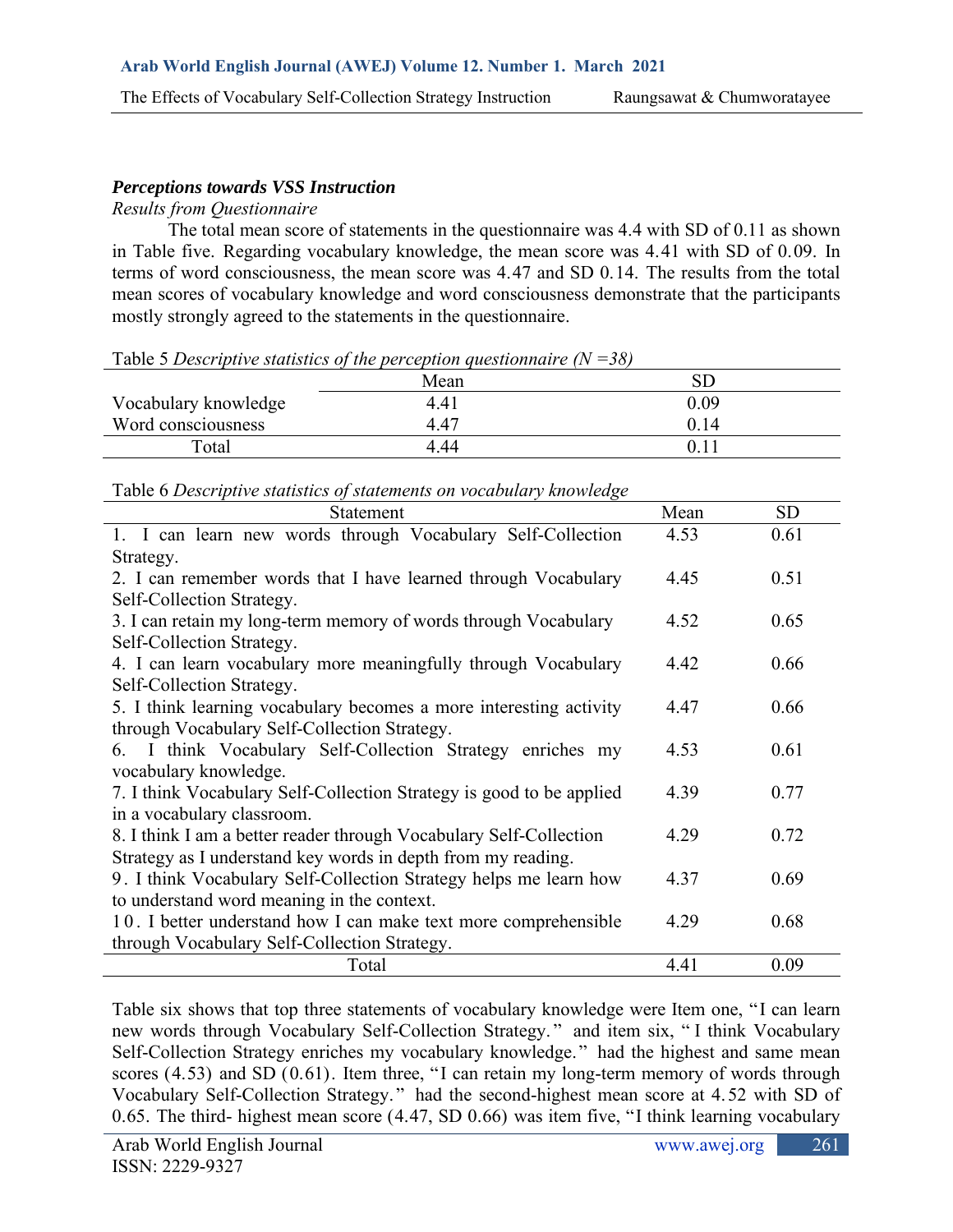becomes a more interesting activity through Vocabulary Self-Collection Strategy." Item eight, "I think I am a better reader through Vocabulary Self-Collection Strategy as I understand key words in depth from my reading. " and Item 10, " I better understand how I can make text more comprehensible through Vocabulary Self-Collection Strategy." had the lowest and same mean scores at 4.29 with S.D 0.72 and 0.68 respectively. The item with the second lowest mean score (4.37, SD 0.69) was Item nine, "I think Vocabulary Self-Collection Strategy helps me learn how to understand word meaning in the context." Item seven, " I think Vocabulary Self-Collection Strategy is good to be applied in a vocabulary classroom." had the third lowest mean score at 4.39 with SD of 0.77.

| Statement                                                           | Mean | <b>SD</b> |
|---------------------------------------------------------------------|------|-----------|
| 11. I like selecting and collecting new or difficult words from the | 4.32 | 0.86      |
| reading text.                                                       |      |           |
| 12. I like to share my chosen words with my classmates.             | 4.21 | 0.74      |
| 13. I am satisfied when the teacher gives me a freedom to choose    | 4.79 | 0.49      |
| words that I want to learn.                                         |      |           |
| 14. I am more interested in new words through Vocabulary Self-      | 4.50 | 0.66      |
| Collection Strategy.                                                |      |           |
| 15. I like to learn vocabulary based on my own choice.              | 4.47 | 0.82      |
| 16. I am motivated to guess the word meaning in a text through      | 4.26 | 0.82      |
| Vocabulary Self-Collection Strategy.                                |      |           |
| 17. I think Vocabulary Self-Collection Strategy enhances my word    | 4.39 | 0.65      |
| awareness.                                                          |      |           |
| 18. I think Vocabulary Self-Collection Strategy creates             | 4.71 | 0.47      |
| collaborative learning.                                             |      |           |
| 19. I am very happy when the teacher explains my selected words.    | 4.61 | 0.61      |
| Total                                                               | 4.47 | 0.14      |

Table 7 *Descriptive statistics of statements on word consciousness*

For word consciousness (Table seven), the top three statements included Item 13, "I am satisfied when the teacher gives me a freedom to choose words that I want to learn." (mean score 4. 79, SD 0. 49) , Item 18 " I think Vocabulary Self-Collection Strategy creates collaborative learning." (mean score 4.71, SD 0.47), and Item 19, "I am very happy when the teacher explains my selected words." (mean score 4.61, SD 0.61) respectively. In terms of the bottom three items, Item 12, "I like to share my chosen words with my classmates." had the lowest mean score at 4.21 with SD of 0.74. Item 16, " I am motivated to guess the word meaning in a text through Vocabulary Self-Collection Strategy." had the second-lowest mean score at 4.26 with SD 0.82. The third-lowest mean score was Item 11, "I like selecting and collecting new or difficult words from the reading text. " ( mean score 4. 32, SD 0. 86) . Although the questionnaire items had slightly different mean scores, they were all interpreted in the same way. That is, the majority of the participants strongly agreed to the statements.

The second part of the questionnaire consisted of two open-ended questions. The first question in this section was, " In your opinion, what is the strong point of Vocabulary Self-Collection Strategy?" The students' perceptions regarding the strengths of VSS can be classified into seven themes in the order of frequency, as displayed in Table eight.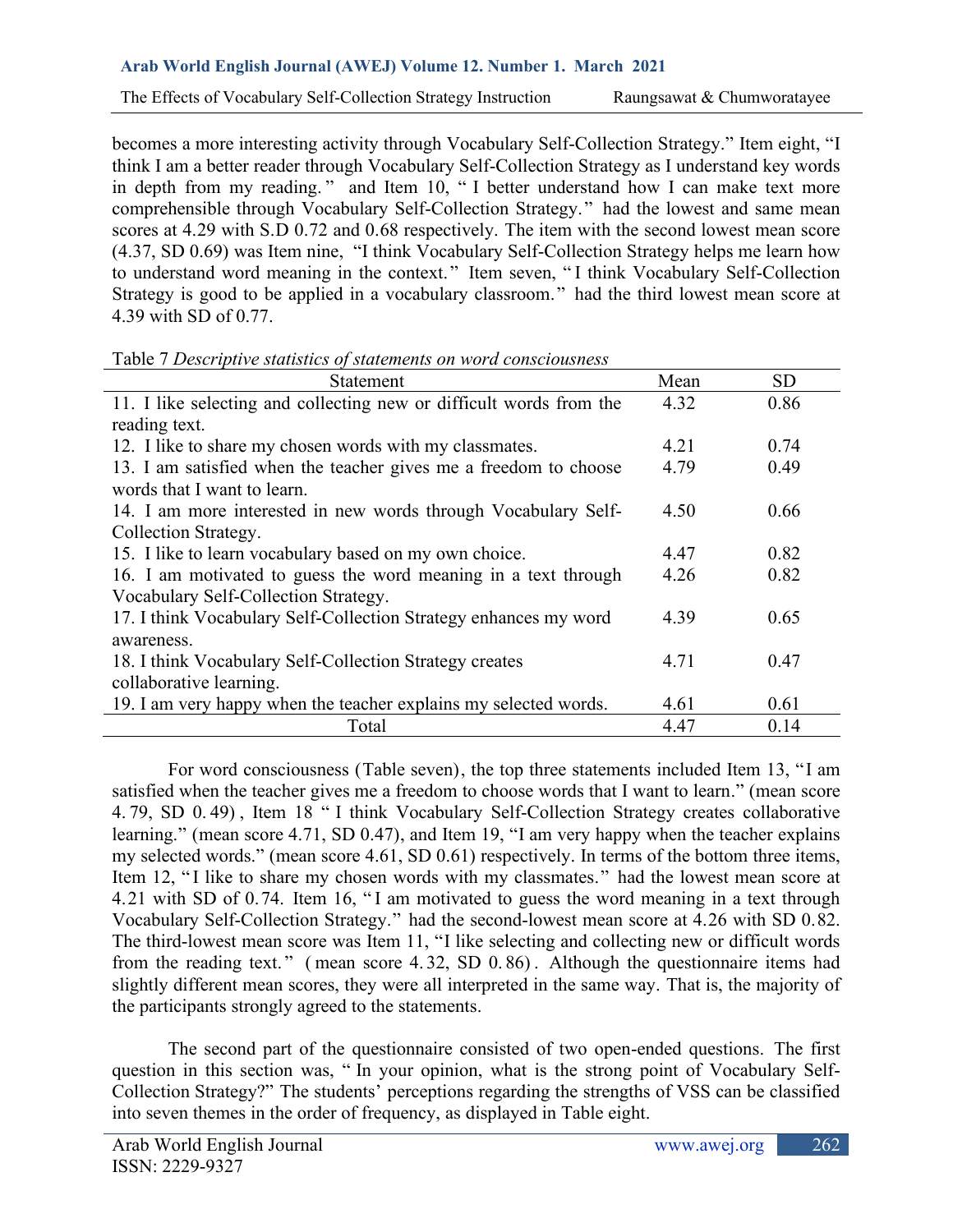| Theme | Strengths of VSS                           | Frequency |
|-------|--------------------------------------------|-----------|
|       | Help learn new words                       | 20        |
| 2     | Have a chance to select interesting words  | 16        |
| 3     | Foster word memorization                   |           |
| 4     | Better guess word meaning                  | n         |
| 5     | Be easier to learn vocabulary              |           |
| 6     | Practice working in a group                |           |
|       | Be able to consult the teacher immediately |           |

Table 8 *Students' opinions on the strengths of Vocabulary Self-Collection Strategy*

The second open-ended question in the questionnaire was, " In your opinion, what is the weak point of Vocabulary Self-Collection Strategy?" Table nine shows ten themes that emerged from the analysis of data in the order of frequency.

Table 9 *Students' opinions on the weaknesses of Vocabulary Self-Collection Strategy*

| Theme          | Weaknesses of VSS                                                          | Frequency |
|----------------|----------------------------------------------------------------------------|-----------|
|                | Lead to wrong word meaning                                                 | 12        |
|                | Be difficult to guess word meaning                                         | 10        |
|                | Not able to memorize all vocabularies                                      |           |
| $\overline{4}$ | Miss out other vocabularies from selection                                 |           |
|                | Take a long time                                                           |           |
| 6              | Be able to share only some ideas and fear to answer in the presentation    |           |
|                | Not match between the selected words and the teacher's purposes            |           |
| 8              | Interrupt reading                                                          |           |
| 9              | Not focus on grammar                                                       |           |
| 10             | Not realizing the importance of the selected words if they are not used in |           |
|                | real life                                                                  |           |

The data collected from closed-statements and open-ended statements in the questionnaire showed the consistent results. Regarding vocabulary knowledge, Item one, "I can learn new words through Vocabulary Self-Collection Strategy." had the highest mean scores at 4.53, indicating that most participants strongly agreed with this statement. Similarly, the theme with the highest frequency for the strengths of VSS is VSS "helps learn new words." For word consciousness, the participants rated their agreement to Item 13, "I am satisfied when the teacher gives me a freedom to choose words." with the highest mean score (4.79), which demonstrates that the majority of the participants strongly agreed to the statement. This finding is in accordance with the result from the participants' responses regarding the strong point of VSS. That is to say, most of them identified that they "have a chance to select interesting words" by themselves through the use of VSS. Moreover, various themes of the benefits of VSS were found in many closed-ended statements. For example, the theme "Foster word memorization" is shown in Item three, " I can retain my long-term memory of words through Vocabulary Self-Collection Strategy". Also, the theme "Practice working in a group" is appeared in Item 18, "I think Vocabulary Self-Collection Strategy creates collaborative learning."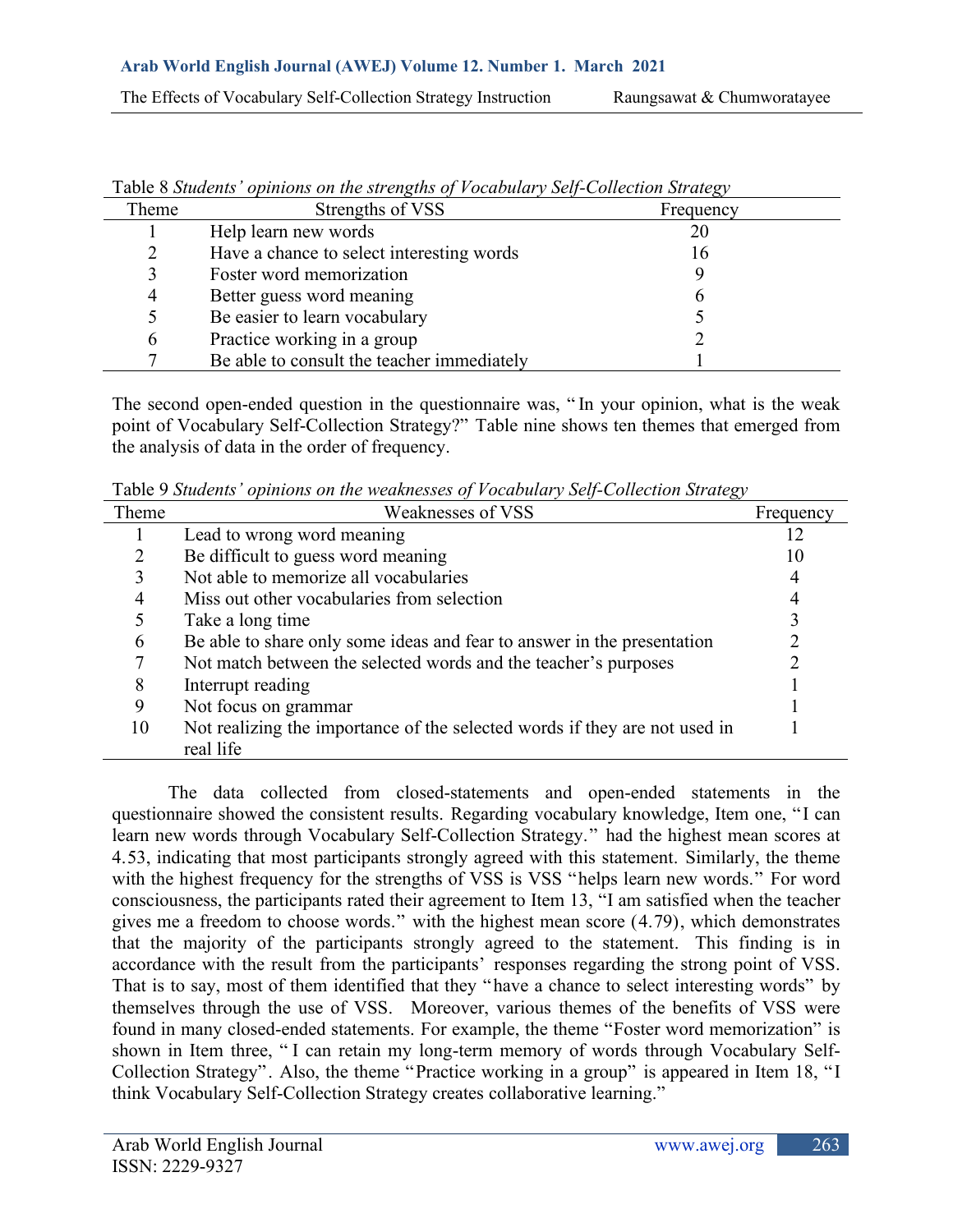### *Results from Semi-Structured Interview*

### *Opinions towards Vocabulary Teaching in Previous Reading Classes*

The first interview question was " How is vocabulary taught to you in your previous English classes? What is your opinion towards that?" The findings revealed that the participants mostly experienced traditional vocabulary instruction or decontextualized teaching methods in the past English reading courses.

### *Benefits of VSS Instruction*

The second question in the interview was, " Do you find Vocabulary Self-Collection Strategy instruction beneficial for you? If so, how?" All respondents found VSS instruction useful for them in encouraging vocabulary learning, memorizing word meanings, better understanding word meaning in different contexts, having a chance to share words to classmates, and using learned vocabularies in the future.

The third question was, " Do you think Vocabulary Self-Collection Strategy instruction help you to develop vocabulary knowledge? If so, how?" The participants had similar opinions that VSS instruction improved their vocabulary knowledge for many reasons. They agreed that they could better memorize vocabularies because the strategy allowed them to guess the meanings of vocabularies from the context. Additionally, it gave them to freely select the vocabularies that they really want to know and share them with their peers.

The fourth question was, "Do you think Vocabulary Self-Collection Strategy instruction makes you retain vocabulary that you learned in the class? If so, how?" The participants revealed that when they selected vocabularies from their own interest, they could memorize those in a long period of time.

The fifth question was, " Do you think Vocabulary Self-Collection Strategy instruction assist you to be more aware of learning new vocabulary? If so, how?" The participants thought that VSS instruction enhanced their awareness in vocabulary learning. They realized the importance of learning new vocabularies because the strategy stimulated them to learn by themselves. They also paid special attention to keywords in the context. Moreover, they had more intention in learning vocabularies since they searched for vocabularies based on their interest.

The sixth question was, " Do you like Vocabulary Self-Collection Strategy instruction taught in the class? If so, why?" Every respondent liked VSS instruction. They had fun and felt interested more when they could choose their own words to learn. The strategy helped them find keywords, guess word meanings, cooperate with the classmates, and share vocabularies with the class.

### *Suggestions about the Activity in VSS Instruction*

The last question of the interview was, " What do you think should be added more to Vocabulary Self-Collection Strategy instruction?" Some respondents thought that there was nothing to add more because the strategy was useful for them. However, many of them suggested that other vocabulary activities related to games and songs should be integrated to help the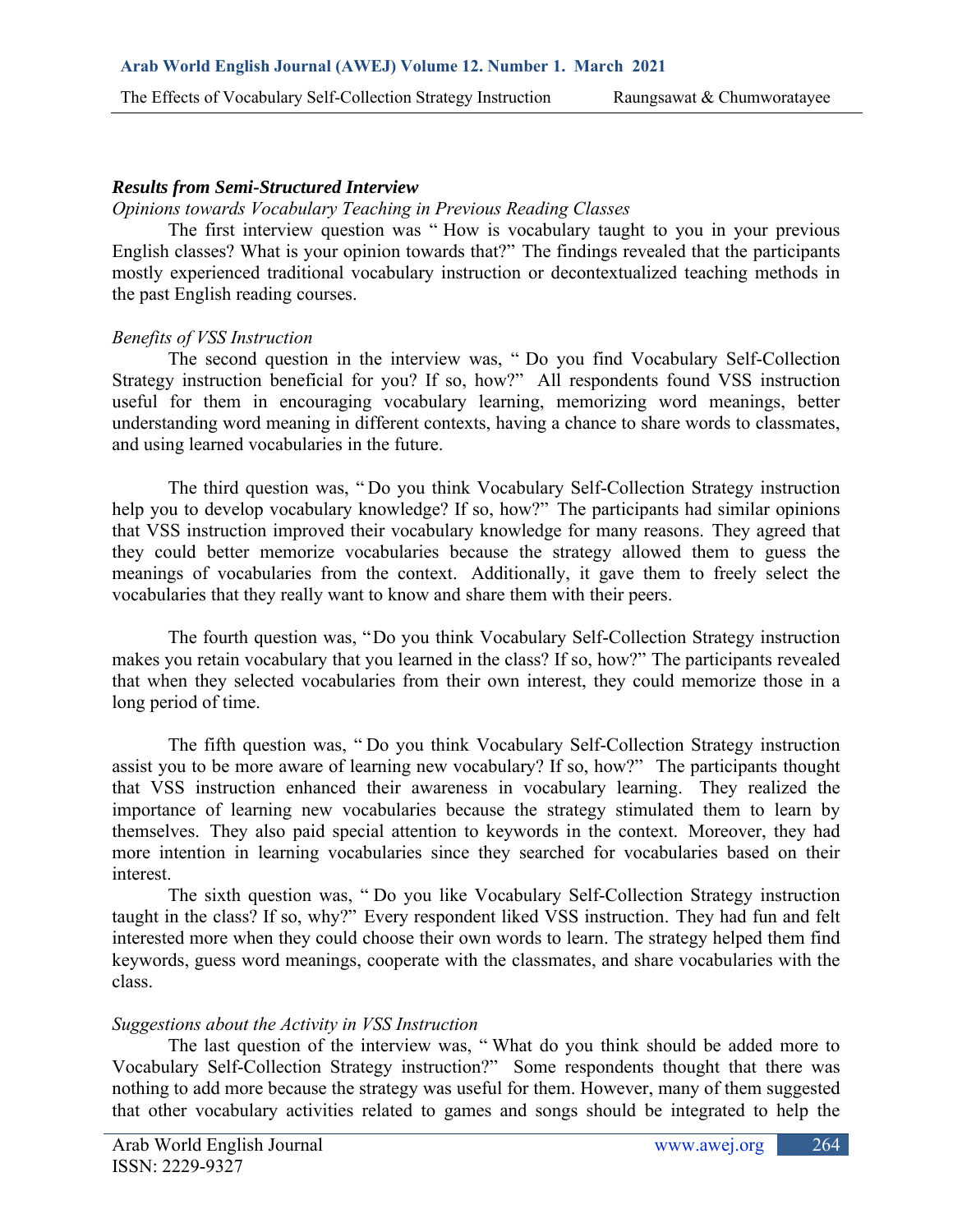students better memorize vocabularies. Also, the teacher should explain more the parts of words such as prefixes, suffixes as well as how to translate the meaning of words in different contexts.

To conclude, the findings from the semi-structured interview revealed that the participants mainly received conventional vocabulary teaching in previous reading classes. They thought that VSS instruction is beneficial for them in enhancing vocabulary knowledge and raising their awareness in vocabulary learning. They also suggested integrating other vocabulary activities such as games and songs into VSS instruction to improve long-term memory.

The questionnaire and the interview showed the similar results. The participants indicated that VSS instruction supported them in learning new words, memorizing word meaning, having a chance to choose their own words to learn, sharing words to classmates, working in a group, and realizing the importance of learning new words.

### **Discussion**

The present study aimed to investigate the effects of VSS instruction on Thai EFL university students' vocabulary knowledge and perceptions. The findings revealed the effectiveness of VSS instruction on both variables. The result of the study regarding vocabulary knowledge is in line with previous studies conducted by Masoudi (2017), Dowswell (2017) and Ali et al. (2018). This can be due to the differences between VSS instruction and the traditional vocabulary teaching approach. Conventionally, the primary teaching methods in an English reading class include lectures for the whole group, rote memorization, grammar-translation, and examination-oriented methods. These activities might not sufficiently promote students' intrinsic motivation in language learning. On the contrary, VSS instruction provided the students with learner-centered activities as Ali et al. ( 2018) states that VSS is considered as the type of independent learning which is used to support student-centered learning method (SCL) because the students have an opportunity to choose and collect words based on their want and need. The student-centered tasks of VSS helped the students in the current study improve their vocabulary knowledge.

The finding relevant to the students' perceptions towards VSS instruction is consistent with the study of Yanto (2017) and Ali (2017). The questionnaire results in the present and the past research showed that the students mostly agreed that they could learn new words, increased their vocabulary knowledge, and retained their long-term memory through VSS. However, it is noticeable that the students rated Item eight, " I think I am a better reader through VSS as I understand key words in depth from my reading." and Item 10, " I better understand how I can make text more comprehensible through VSS." as the third lowest rank. These statements were supported by the response from one of the participants who described that VSS interrupted her reading because while she focused more on the words she was interested in, she sometimes missed the main point of the reading passage. This might be due to the reason provided by Hulstijn et al. (1996), explaining that when learners derive the targeted word meaning from context, they may decide to ignore other unknown words because they judge those words unnecessary for comprehension. Therefore, the overall understanding of the reading text might not be reached because the readers pay less attention to other details in the passage.

Besides, the results from the questionnaire revealed that Item 18, " I think VSS creates collaborative learning." had the second highest mean score. The students thought that working in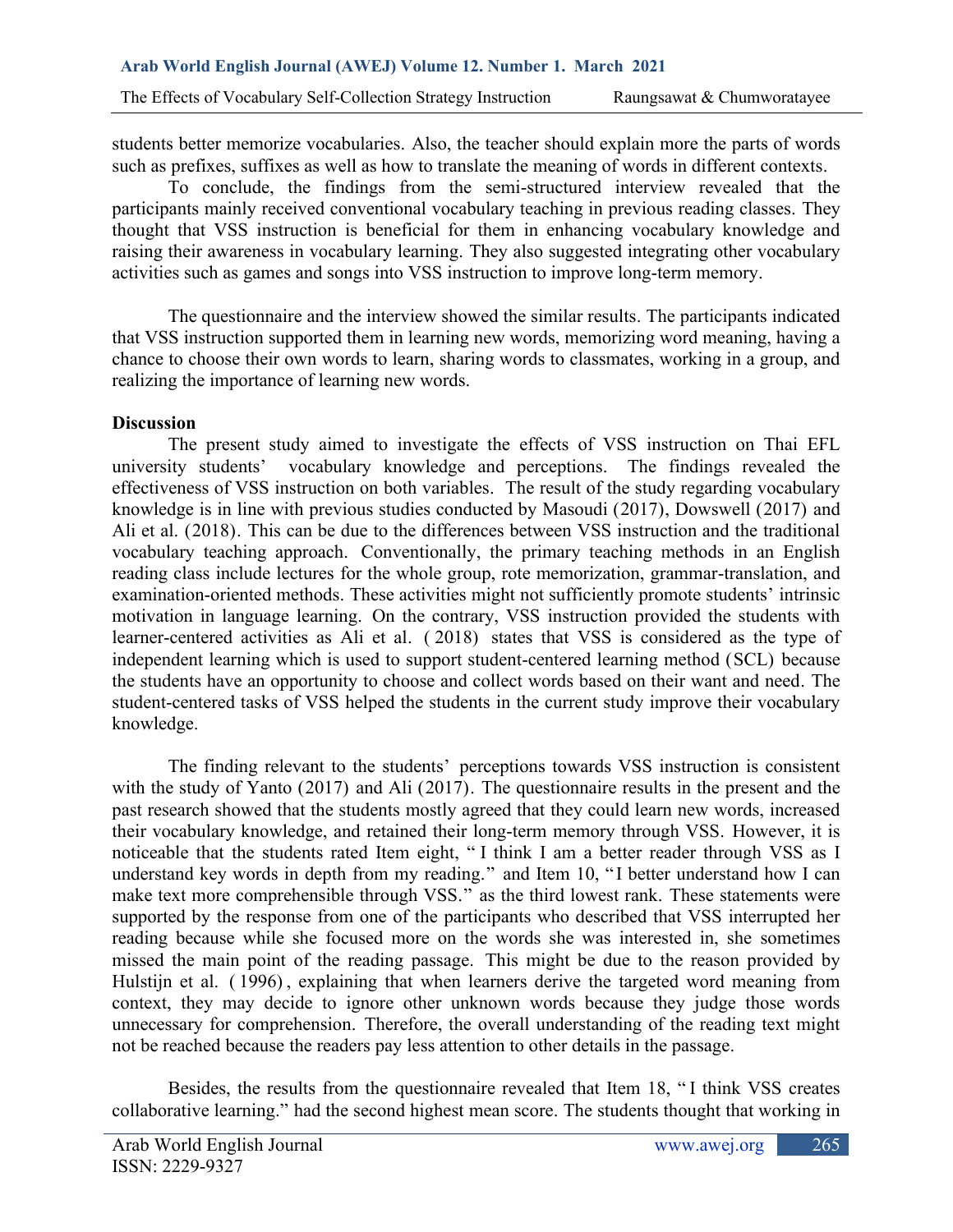a group with their peers through VSS is a way to support each other in vocabulary learning. Nonetheless, they rated Item 12, "I like to share my chosen words with my classmates." as the final rank. This can be interpreted that they perceived that VSS enhanced word learning through working together, but in practice, they did not really want to share their chosen words with their classmates. This point can be explained based on Thai students' culture and behavior in working in a group. Many Thai students, especially those who have low English proficiency levels, lack confidence in sharing their ideas and fear of mistakes. Furthermore, they are unwilling to be intimidated by their friends if they present incorrect word meanings to the group. These could block the process of word learning through a collaborative group.

With regard to motivation, the students in the present study rated Item 16, " I am motivated to guess the word meaning in a text through VSS." as the second-lowest rank. The result of this study is not in line with the study of Haggard ( 1986), which revealed the strong motivation of the students in learning words through VSS. This might be because the students in Haggard' s ( 1986) study were asked to collect the words they were interested to learn from various sources outside the classroom based on their own experiences such as magazines and newspapers, and then they were required to bring the words to discuss with their classmates. Therefore, they might have more independence in choosing their own words and more internal motivation in guessing the meanings of the words. As Chin ( 2004) states, internal motivation significantly stimulates vocabulary acquisition and improvement.

### **Pedagogical Implications**

The findings of this study shed light on the efficacy of VSS. The study provided the empirical evidence that VSS can promote the undergraduate students' vocabulary knowledge and perceptions. Some pedagogical implications are suggested to EFL teachers who decide to integrate VSS in their vocabulary instruction. First, teachers should provide understanding of VSS to students in terms of its purposes and procedures. Moreover, the benefits of VSS should be discussed in the class to help raise students' awareness regarding the importance of the strategy. Second, since VSS requires the use of contextual clues to establish the meaning of unknown words, teachers should train students to derive word meanings from context to prepare students of how to use contextual clues and to ensure that they will not have a problem in using context during VSS instruction. Finally, teachers should not only allow students to select words that they are interested in and important to them from reading texts used in the class, but they should also provide more chances to students in selecting words based on their individual experiences and world knowledge from other reading sources outside the class. This encourages students' independent learning and motivation in learning new words.

### **Conclusion**

VSS studies have been conducted with learners ranging from primary to university levels. However, no empirical research on VSS was carried out with Thai tertiary students. This paper aimed to investigate the effectiveness of VSS instruction on Thai undergraduate students' vocabulary knowledge and perceptions. The findings revealed that VSS is worth integrating into the Thai university context to improve the students' vocabulary learning. As Haggard ( 1986) states, VSS helps students increase their vocabulary so that they can become better readers, promote long-term retention of vocabulary in an academic setting. This is because the strategy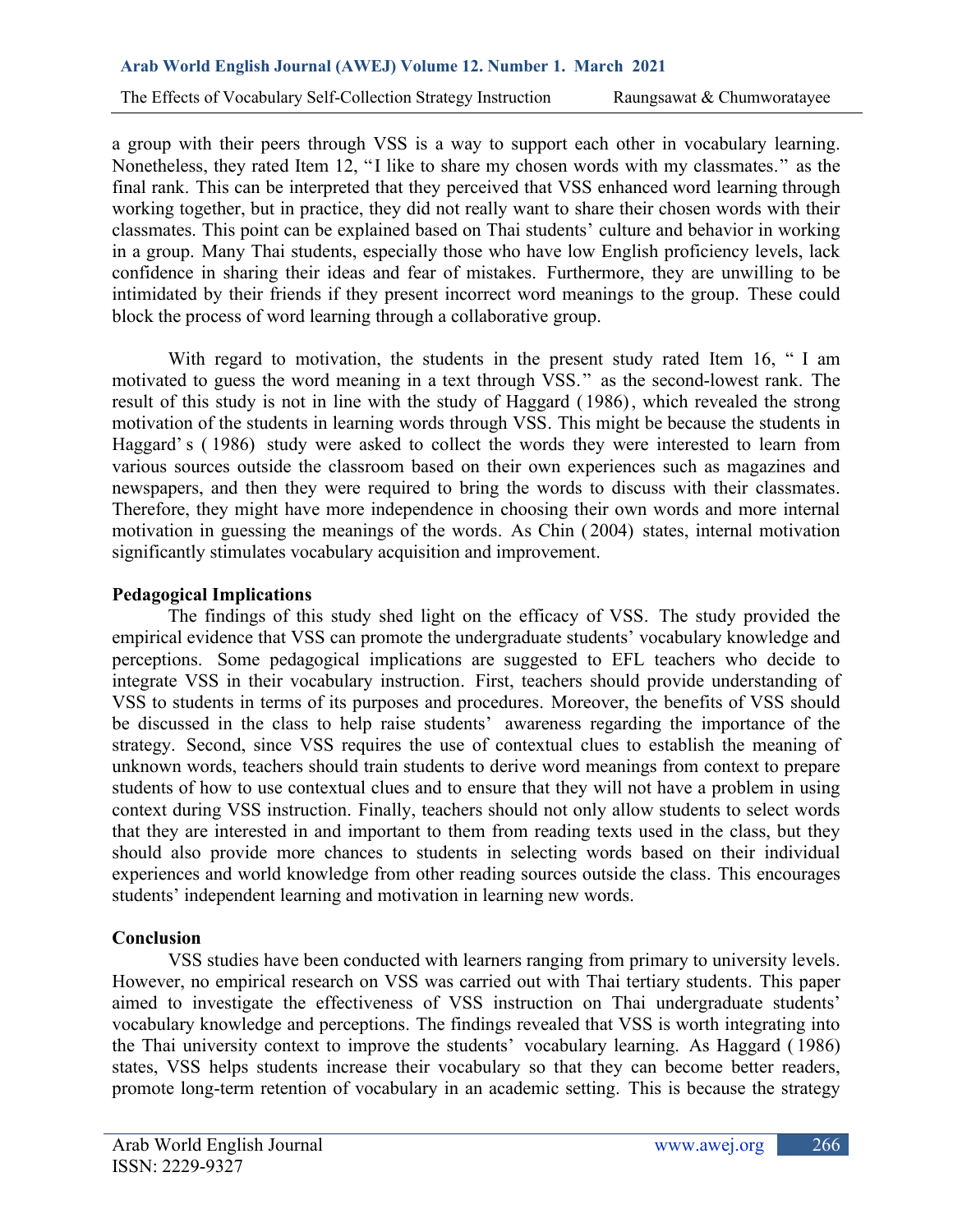motivates students to select their own vocabulary and work in a group to use contextual clues to derive the meaning of unknown words.

It is recommended for researchers of further studies to consider the suitable way in participant selection. In an EFL context, VSS might be more appropriate for the students who have sufficient reading skills and language knowledge in order to apply the strategy effectively. Besides, this study employed one- group pretest-posttest design because there was only one group of the students enrolling in the *English Reading for Academic Purposes* course. Therefore, research in the future should include a control group to compare the effectiveness of VSS instruction with traditional vocabulary teaching. Also, VSS instruction in the current study was implemented for only eight weeks because of the limited time frame of the study. Further studies should expand the duration in data collection to see whether VSS instruction can enhance the students' vocabulary knowledge in a more extended period. Also, based on the suggestions about the activity in VSS instruction from the participants in this study, it is suggested that further research should integrate other vocabulary activities such as games and songs to enhance students' word learning and memorization.

## **About the Authors**

**Nuntiporn Raungsawat** is a full-time lecturer at English Department, Faculty of Humanities and Social Sciences, Rajabhat Rajanagarindra University. She is currently a Ph.D. candidate in English Language Teaching at Thammasat University, Thailand. Her areas of interests are EFL reading instruction and English language teaching.

ORCID: https://orcid.org/0000-0002-5331-9600

**Dr. Tipamas Chumworatayee** ( Associate Professor**)** teaches both post- and undergraduate courses at the Language Institute, Thammasat University, Thailand. She obtained her Ph.D. from Department of Reading, College of Education, Texas Woman's University, Texas, USA. Her main interests include ELT methodology, ELT teacher training, EFL reading-strategy instruction, and EFL reading strategy awareness raising.

## **References**

- Adunyarittigun, D. ( 2002) . An investigation of factors affecting English language reading success: A case study of an EFL College Reader. *Thammasat Review, 7*(1), 244-271.
- Akkakoson, S., & Setobol, B. (2009). Thai EFL students' use of strategies in reading English texts. *The Journal of KMUTNB, 19*(3), 329-342.
- Ali, S. ( 2017) . The students' interest on the use of Vocabulary Self-Collection Strategy in learning English vocabulary. *Journal of Language Teaching and Literature, 4*(2), 165- 174. <https://doi.org/10.30605/ethicallingua.v4i2.630>
- Ali, S. , Bazergan, E. , & Imran, N. ( 2018) . *The implementation of vocabulary self-collection strategy (VSS) to enrich students' vocabulary*. Retrieved from [http://pingpdf.com/pdf](http://pingpdf.com/pdf-penerapan-vocabulary-self-collection-strategy-vss-pasca-unhas.html)[penerapan-vocabulary-self-collection-strategy-vss-pasca-unhas.html.](http://pingpdf.com/pdf-penerapan-vocabulary-self-collection-strategy-vss-pasca-unhas.html)
- Anderson, R. C. , & Freebody, P. ( 1981) . Vocabulary knowledge. In J. Guthrie ( Ed. ) , *Comprehension and Teaching: Research Reviews* (pp.77-117). Newark, DE: International Reading Association.
- Antonacci, P., & O'Callaghan, C. M. (2012). *Promoting Literacy Development: 50 Research-Based Strategies for K-8 Learners.* London: Sage Publications.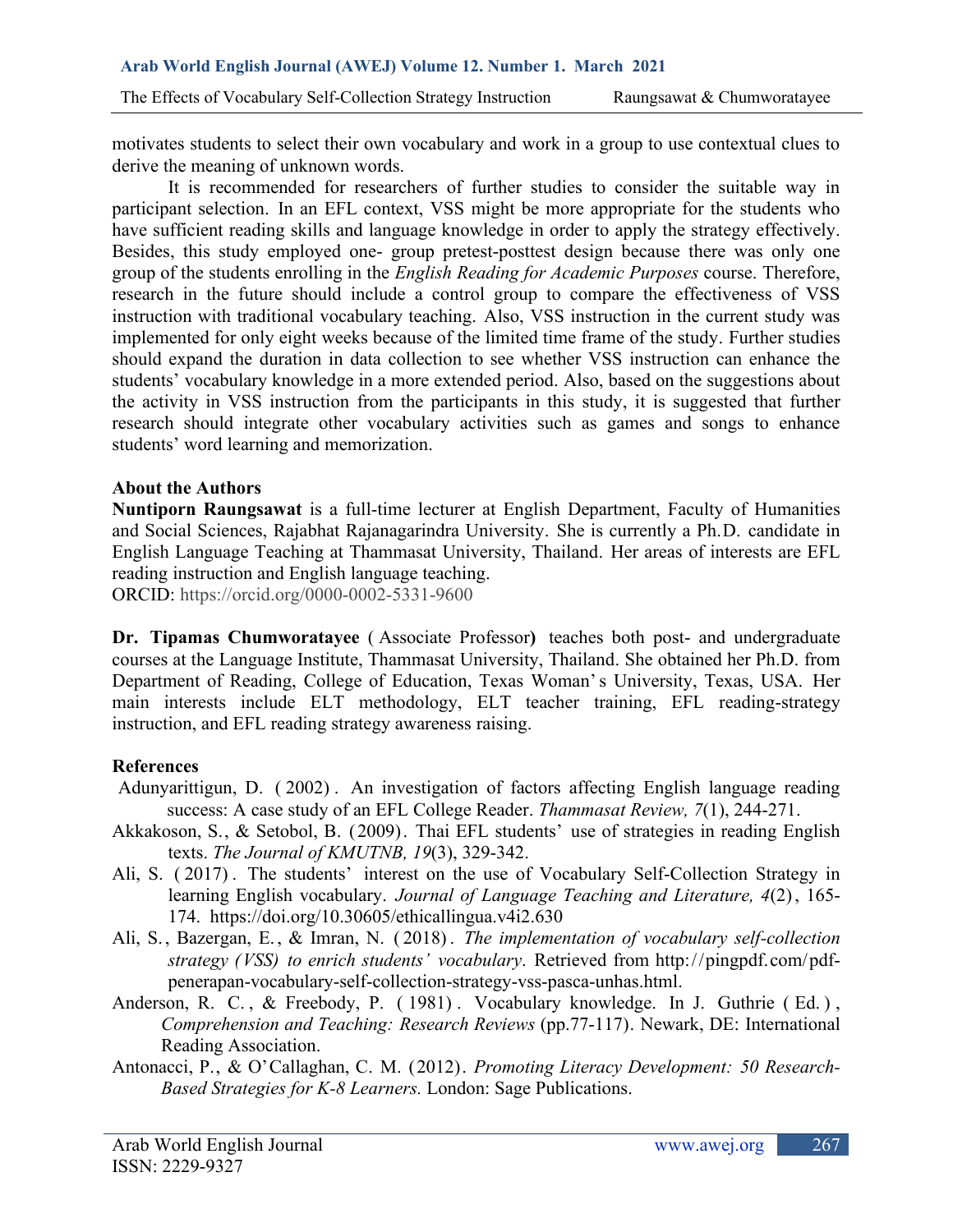#### **Arab World English Journal (AWEJ) Volume 12. Number 1. March 2021**

The Effects of Vocabulary Self-Collection Strategy Instruction Raungsawat & Chumworatayee

- Attaprechakul, D. (2013). Inference strategies to improve reading comprehension of challenging texts. *English Language Teaching, 6*(3), 82-91.
- Chin, C. ( 2004) . EFL learners' vocabulary development in the real world: interests and preferences. English Teaching. *Anseongunn, South Korea, 59*(2), 43–58.
- Crow, J. H. (1986). Receptive vocabulary acquisition for reading comprehension. *The Modern Language Journal, 70*(3), 242-250.
- Dowswell, K. (2017) . Developing students' vocabulary knowledge in content subjects: A computational linguistic approach. *Proceedings of The Ninth International Conference on Mobile, Hybrid, and On-line Learning* (pp.41-46). Nice, France. https://www.iaria.org/conferences2017/eLmL17.html
- Gregersen, L. (2001) . *Vocabulary self-collection strategy for primary readers*. Texas State University. Retrieved from [https://citeseerx.ist.psu.edu](https://citeseerx.ist.psu.edu/)
- Haggard, M. R. ( 1982) . The vocabulary self-collection strategy: An active approach to word learning. *Journal of Reading, 26,* 203-207*.*
- Haggard, M. R. (1986). The vocabulary self-collection strategy: Using student interest and word knowledge to enhance vocabulary growth. *Journal of Reading, 29*(7), 634-642.
- Harmon, J. M., Hedrick, W. B., Wood, K. D., & Gress, M. (2005). Vocabulary self-collection: A study of middle-school students word selections from expository text. *Reading Psychology, 26*(3), 313-333. <https://doi.org/10.1080/02702710590969689>
- Hsu, J. T. ( 2006) . Teaching English Lexically: The University Word List is a Good Start. *Proceedings of 2006 Taiwan TESOL Conference*, (pp.53-64). Huwei, Yun-lin, Taiwan. [https://www.ukessays.com/essays/english-language/motivation-and-vocabulary-learning](https://www.ukessays.com/essays/english-language/motivation-and-vocabulary-learning-english-language-essay.php?vref=1)[english-language-essay.php?vref=1](https://www.ukessays.com/essays/english-language/motivation-and-vocabulary-learning-english-language-essay.php?vref=1)
- Hulstijn, J. H., Hollander, M., & Greidanus, T. (1996). Incidental vocabulary learning by advanced foreign language students: The influence of marginal glosses, dictionary use, and reoccurrence of unknown words. *The Modern Language Journal, 80*(3), 327-339. <https://doi.org/10.1111/j.1540-4781.1996.tb01614.x>
- Kang, N., & Netto-Shek, J. (2017). Teaching vocabulary at the upper primary level with the vocabulary self-selection strategy. *Beyond Words, 5*(2), 116-135. <https://doi.org/10.33508/bw.v5i2.1592>
- Kilic, M. (2019). Vocabulary knowledge as a predictor of performance in writing and speaking: A case of Turkish EFL learners. *PASAA, 57*, 133-164.
- Koda, K. ( 2005) . *Insights into Second Language Reading: A Cross-Linguistic Approach*. Cambridge: Cambridge University Press.
- Linguapress. ( 2020) . *Flesch-Kincaid, other readability scales and their relevance for the EFL/ESL class*. [https://linguapress.com/teachers/flesch-kincaid.htm.](https://linguapress.com/teachers/flesch-kincaid.htm)
- Martin, A. ( 2002) . *Essential Strategies for Teaching Vocabulary: A Brief Overview of Vocabulary Development*. Retrieved from [http: / / /](http://www) www. vocabulary self-collection strategy.pdf.
- Masoudi, G. (2017). The Effect of Vocabulary Self -Selection Strategy and Input Enhancement Strategy on the Vocabulary Knowledge of Iranian EFL Learners. *English Language Teaching, 10*(8), 32-42.
- Mothe, P. S. (2013). Innovative techniques of teaching vocabulary at the intermediate level in the second language classroom. *Proceedings of FLLT Conference* ( pp. 377-390). Bangkok, Thailand. http://www.litu.tu.ac.th/journal/FLLTCP/Proceeding/377.pdf